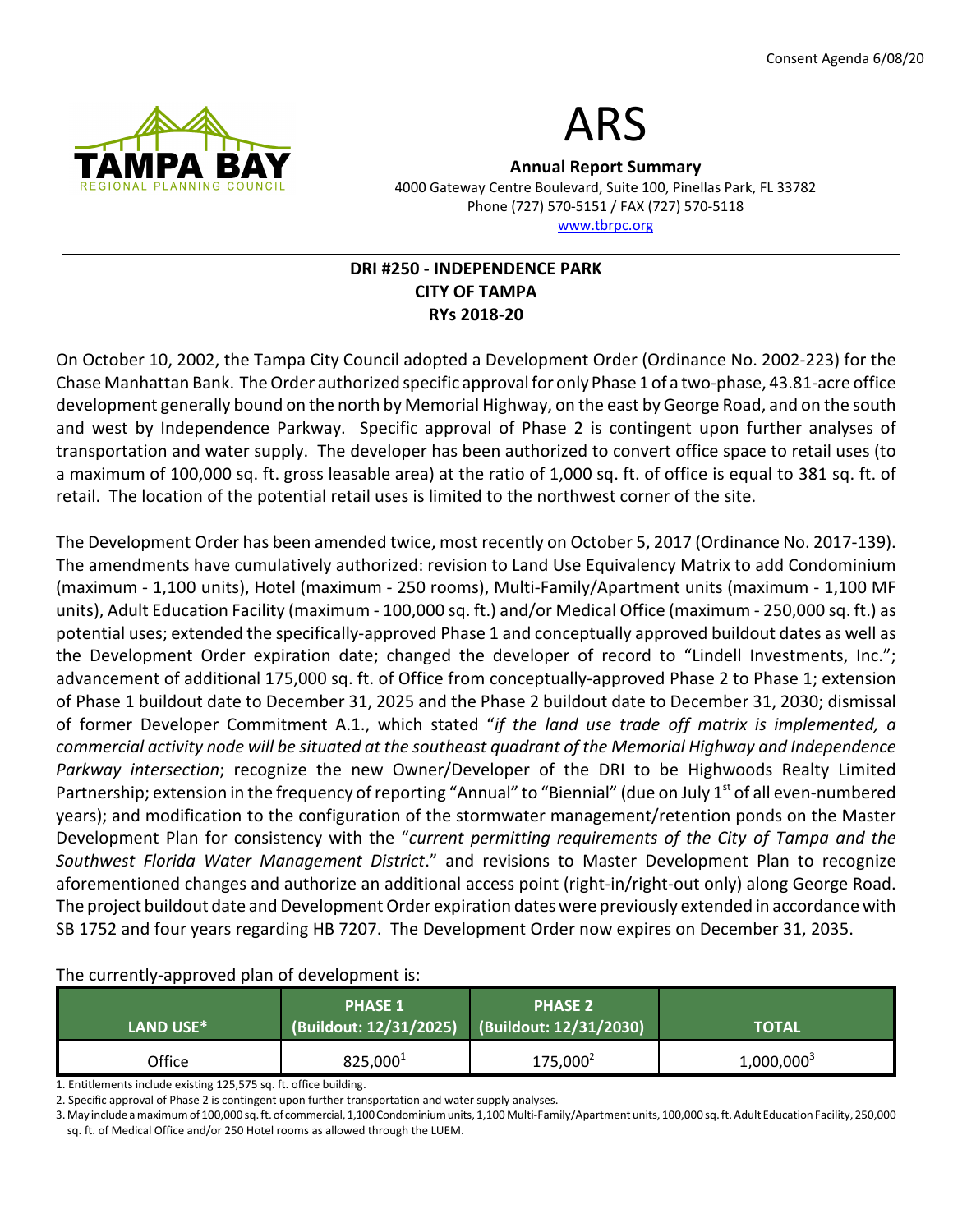In lieu of preparing a formal Annual Report and on behalf of Highwoods Realty Limited Partnership, Mr. Randy Coen (Coen & Company) submitted a correspondence dated March 3, 2020 indicating that "no development activity has or will occur during the reporting period." Submittal of such correspondence in lieu of a Report is authorized under Subsection 380.06(18), F.S. In addition and in accordance with Section 252.363, F.S., the buildout and Development Order expiration dates were extended in association of the enactment of various weather-related Executive Orders authorized by the Governor in 2018 & 2019. The newly-recognized buildout date for Phases 1 & 2 is March 27, 2030 and March 27, 2035 respectively. Additionally, the Development Order expiration date has been extended to March 26, 2040.

Since no development activities transpired during the reporting year, the following development and compliance representations would be identical to those identified in TBRPC's last Annual Report Summary formally prepared for the project (i.e. for FY 2016-17).

## PROJECT STATUS

Development this Reporting Year: other than continuation of infrastructure improvements, no development activity occurred during the reporting year.

Cumulative Development: completed development is limited to the 125,575 sq. ft. of office development constructed prior to the adoption of the initial Development Order.

Projected Development: no specific development activity proposed for the next reporting year.

#### SUMMARY OF DEVELOPMENT ORDER CONDITIONS

- 1. Each Biennial Report shall include p.m. peak hour traffic counts taken at specified access points to public rights-of-way once the development exceeds Certificates of Occupancy for a cumulative total of 240,000 sq. ft. of Office space or the equivalent (Condition 4.C.9.). This Condition is not applicable at this time.
- 2. In accordance with Condition 4.C.12., the Developer continues to report that Hartline Route #30 serves the site. Route #30 had previously been characterized as running along the Memorial Highway/George Road intersection with 30-minute headways each weekday from 5:20 a.m. to 10:30 p.m. and 60-minute headways on the weekends, operational from 7:15 a.m. to 10:30 p.m.
- 3. Condition 4.D.5. requires the Developer to provide a bus pull out area and bus stop pad for purposes of establishing a new bus stop along Memorial Highway at the time of issuance of the first Certificate of Occupancy for any new building. The Condition is not applicable at this time.
- 4. Following occupancy of any additional portion of development, the Developer shall submit a plan to promote awareness of hurricane/flooding hazard, preparedness and mitigation. In particular, the Plan shall address: (1) ordering all buildings in the evacuated areas closed for the duration of the hurricane evacuation order; (2) informing all employees of evacuation routes out of the flood prone area and measures to be followed in the event of the same; and (3) making all efforts to coordinate with and inform appropriate public authorities of building closings, security and safety measures, and evacuation and re-